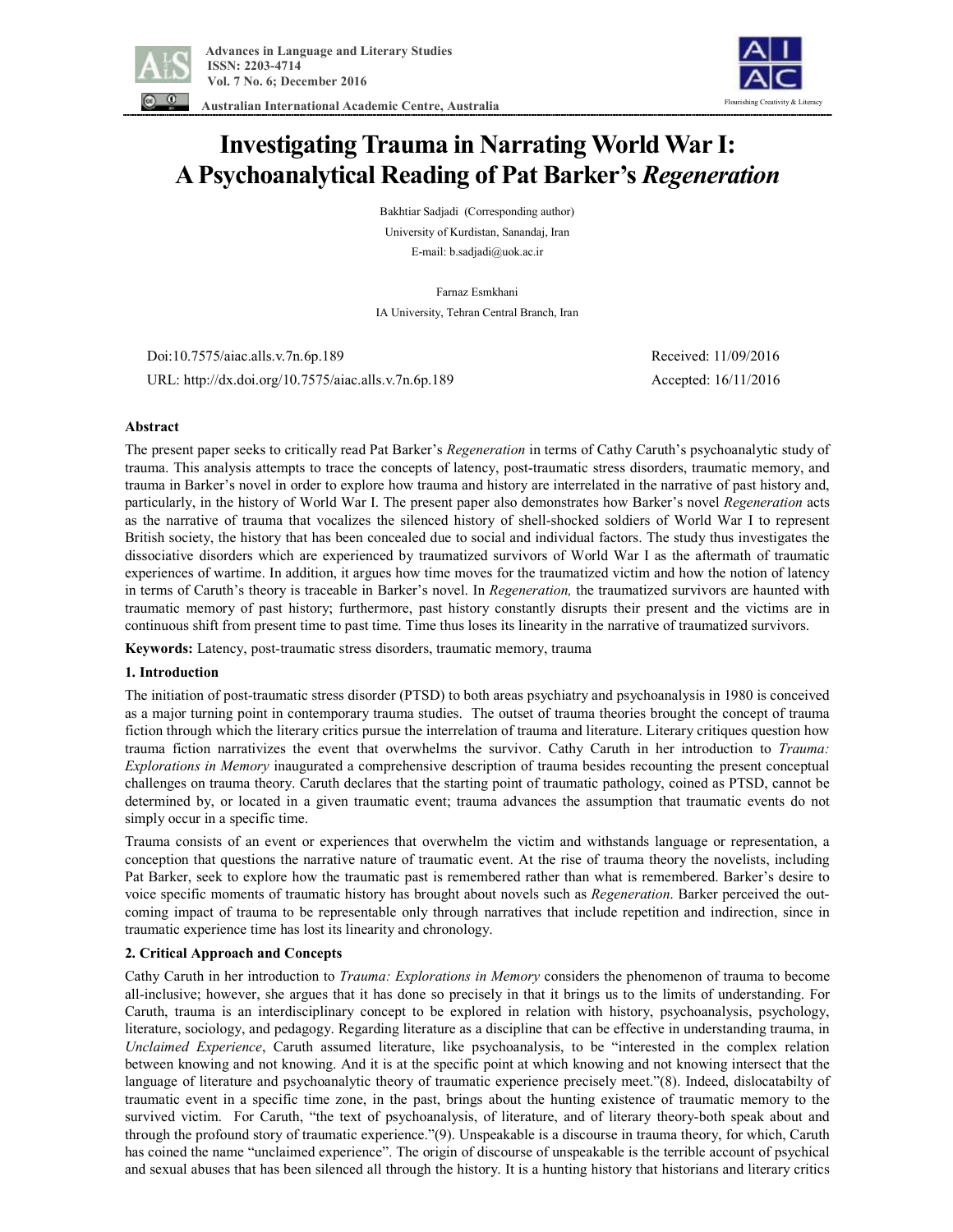attempt at revealing in order to heal the wound of traumatized victims through this revelation that brings reconciliation. Caruth argues about the victim's ability to recover repressed memories after the period of latency, which is inherent in the traumatic experience. In *Unclaimed Experience*, Caruth demonstrates that, to entirely integrate the full impression of trauma, concurrent with its occurrence, resists its very inherent nature:

Traumatic experience… suggests a certain paradox: that the most direct seeing of a violent event may occur as an absolute *inability* to know it; that immediacy, paradoxically, may take the form of belatedness. The repetitions of the traumatic event – which remain unavailable to consciousness but intrude repeatedly on sight – thus suggest a larger relation to the event that extends beyond what can simply be seen or what can be known, and is inextricably tied up with the *belatedness* and *incomprehensibility* that remain at the heart of this repetitive seeing." (91-92; emphasis added).

In line with Caruth's explorations, it can be assumed that, part of traumatic memory will be denied upon its effects. Still, recurrence of trauma persists against this denial. Integrated into survivor's mind and thought, the bitter memories appear in the form of symptoms like nightmares, hallucinations, depression, and anxiety. These converted reactions concretizes the body's function in remembering the traumatic experience, correspondingly, the traumatized survivor can regain his/her mental health through psychotherapy sessions that accredit the recovery of repressed memories via free associations. In *Trauma: Explorations in Memory*, Caruth demonstrates that, for survivors, the therapy sessions may "imply the giving-up of an important reality, or the dilution of a special truth into the reassuring terms of therapy" (ix). In "*Recapturing the Past*", Caruth emphasizes that while the traumatized "are called upon to see and relive the insistent reality of the past, they recover a past that encounters consciousness only through the very denial of active recollection."(152), she suggests that an overwhelming experience that has been obstructed by a later repression or amnesia does not return in the flashback, rather there is an event that is itself constituted, in part, by its lack of integration to consciousness. Correspondingly, there exists a direct interrelation between the "literal integration of an event" with the manner that "it escapes full consciousness as it occurs." (153)

In the area of trauma theory, destructiveness and survival are directly codependent. Due to this, in her critical essay "Traumatic Departures: Survival and History in Freud," Caruth challenges to determine as she mentions the "enigma of survival", "it is only in recognizing traumatic experience as a paradoxical relation between destructiveness and survival that we can also recognize the legacy of incomprehensibility at the heart of catastrophic experience." (29) In order to expand her explorations she focuses on Freud's two seminal works, mainly*, Beyond the Pleasure Principle* and *Moses and Monotheism*. Written during World War I and World War II, these books, are illuminative in proving, according to Caruth, a direct relation between Freud's theory of trauma and historical violence, a directness presumably that is reflected in the theory of trauma he produced. For Caruth, studies of Freud in these books verify the "incomprehensibility of human survival" with regards to trauma theory. Through his explorations on the damaged psyche of the survivors of World Wars, Freud observed that the repetitive nightmares and flashbacks are neither avoidable nor controllable, seeing that they do not have any comprehensible meaning in the psyche. Freud undertakes traumatic neurosis to be the peculiar and perplexing experience of survival." Being unconscious to the event at the moment of its occurrence, the flashbacks and nightmares are the only witness to a survival that the traumatized is unable to comprehend, yet, this does not mean that unconsciousness and survival are directly interrelated, since, as Caruth attributes it to be originating from the very paradoxical structure of indirectness in psychic trauma. Freud argues that the experience of survival is not intelligible for consciousness, because, if it is a conscious experience, it does not appear in the form of symptoms, dreams, and flash backs, in his book, *Beyond the Pleasure Principle,* Freud acclaims that:

People think the fact that the traumatic experience is constantly forcing itself upon the patient even in his sleep is a proof of the strength of that experience: the patient is, as one might say, fixated to his trauma…. I am not aware, however, that patients suffering from traumatic neurosis are much occupied in their waking lives with memories of their accident. Perhaps they are more concerned with not thinking of it. (13)

The gap of time between the moment of occurrence and preparedness of the mind to understand it, engenders, as Freud calls it, the "missing of the experience". The continual presence of traumatic experience being dramatized as dreams, flashbacks, and somatic symptoms, originally, comes from the survivor's everlasting challenge to control and comprehend the indirect experience to which he/ she was not fully awake at the moment of its occurrence, "for consciousness then, the act of survival, as the experience of trauma, is the repeated confrontation with the necessity and impossibility of grasping the threat to one's own life." (Traumatic Departure 33)

Since psyche fails to consciously experience the life threat, it cannot avoid the repetition of the destructive occurrence. Consequently, this disturbing repetition of devastating event rules and ruins the life of each traumatized individual all through his/ her life. As Caruth claims, the history of traumatized victim is in fact "the determined repetition of the event of destruction" (33). On the basis of this view, Caruth points to traumatic disorder as indeed an apparent struggle to die: The "postulation of a drive to death…would seem only to realize the reality of the destructive force that the violence of history imposes on the human psyche, the formation of history as the endless repetition of previous violence." (33)

There always exists a delayed experience of the traumatic event; Caruth here borrows the term "latency" from Freud for this situation. In her introduction to *Trauma: Explorations in Memory*, she demonstrates latency as the period during which the effects of the experience are not apparent. Latency is not the aftermath of forgetting the traumatic event for some period; indeed, traumatic experience is built upon an inherent latency. The time-breach between the instant of the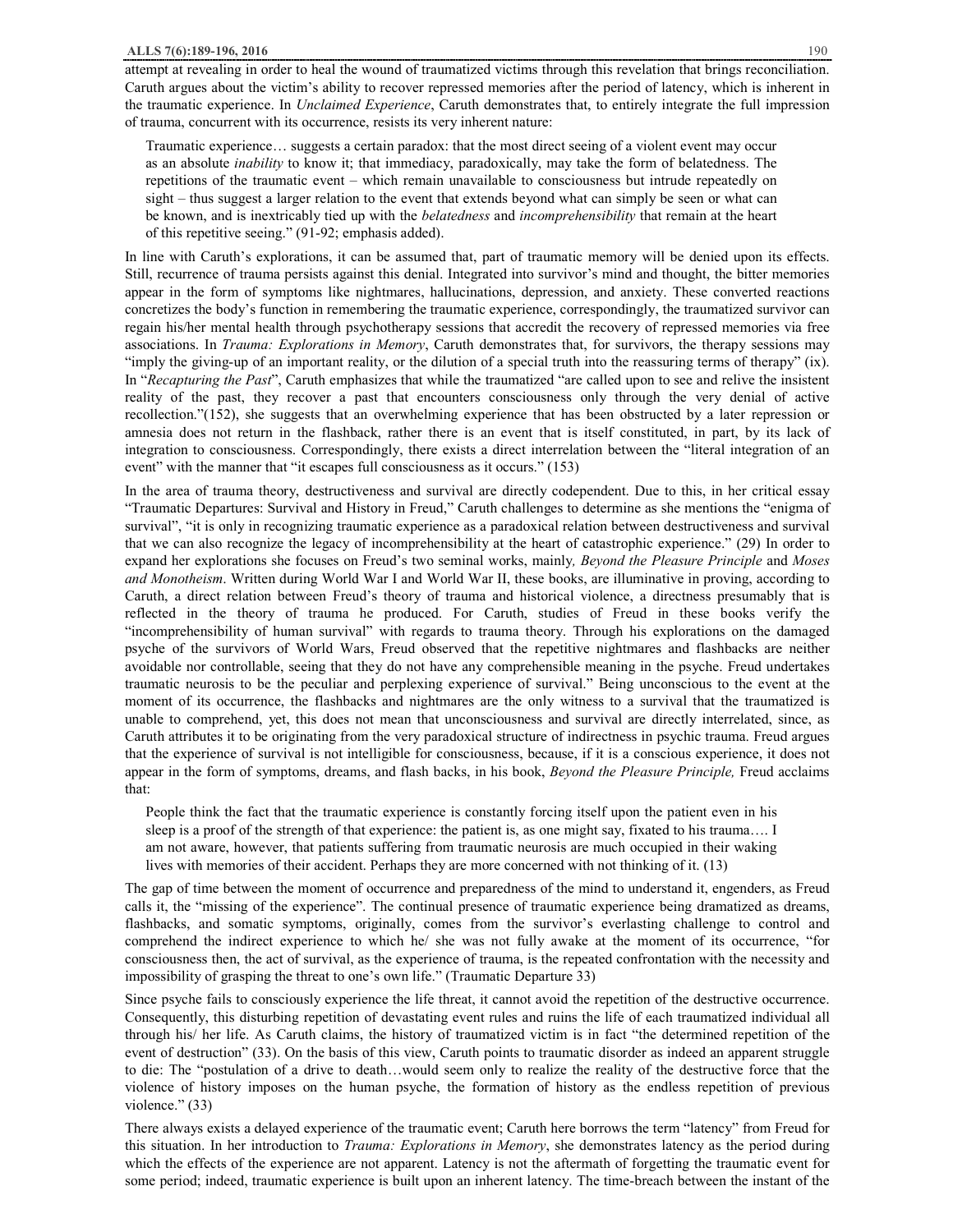happening of traumatic event and its belated experience by the victim is, in point of fact, preserving the literality of trauma. In *Unclaimed Experience,* trauma is delineated by Caruth as the breach in the mind's experience of time, self, and the world…is experienced too soon, too unexpectedly, to be fully known and is therefore not available to consciousness until it imposes itself again, repeatedly, in the nightmares and repetitive actions of the survivor. Consequently, for a narrative to be recognized as a narrative of trauma the representative voice of the event should be foregrounded to the extent that it is not fully perceived as it occurs. Thus, the gaps at the center of the structure of traumatic events require indirect modes of signification to represent their unrestrained nature, which is forcing trauma narrative to struggle for referentiality that obstinately remains beyond their grip. Therefore, Caruth asserts that, the traumatic experience provides a unique opportunity, since:

It is here, in the equally widespread and bewildering encounter with trauma – both in its occurrence and in the attempt to understand it – that we can begin to recognize the possibility of a history that is no longer straightforwardly referential (that is, no longer based on simple models of experience and reference). Through the notion of trauma … we can understand that a rethinking of reference is aimed not at eliminating history but at resituating it in our understanding, that is, at precisely permitting *history* to arise where *immediate understanding* may not (UE 11).

If trauma is to be better understood, there should be an urge for its history. Caruth applies this latency of trauma to the narrative of history in order to explain the interrelation of trauma and history; on the other hand, she questions the authenticity of history. The event is so intense that it shatters the linearity of time for the victim's full comprehension of the event in the moment of its occurrence. Trauma is not recorded as it occurs but is rather re-experienced belatedly. The problem that arises, for the literary text in struggling to bear witness to traumatic experience, is the same as the paradox inherent in the mind's fragmented recognition of an event that persistently remains outside its reach. To textually narrow a trauma that, through its inherent nature, escapes from the grasp of consciousness shall automatically urge the act of going beyond the conventional means of representation. Trauma conveys a crisis of time and challenges traditional modes of representation. While the referential paradox of trauma is transferred into the field of history, trauma theory becomes an strengthening motive of the deconstructive view that narrative cannot correspond to the entirety of history. History, as Caruth asserts, is "symptomatic of trauma." Accordingly, this history of trauma is considered by its two-faced impacts: its urge for witness and its avoidances of full comprehension. (*Explorations* 5)

In accordance with, "inherent latency of the event", Caruth furthers her studies to consider this latency to be central to the experience of historical trauma. She considers latency as a history that can be grasped only in the very inaccessibility of its occurrence, the process of narration of traumatic event helps the survivor to understand the event that he or she refused to realize psychically at the moment of its occurrence. For Caruth, "latency" through which the event returns to recapture the victim is, exactly and ironically the pathway toward history, an indirect entree troubled with the uncertainty of memory, such choice questions the authority of historical accounts because it creates, as Caruth assumes, a "crisis of truth" that is the outcome of the tension between the event's instant presence and delayed effects (*Explorations* 6).

#### **3. Literature Review**

Pat Barker has done a great endeavor in portraying the suffering of British society in the First World War. History is one of the key concepts discussed in Barker's works. Sharon Monteith in her introduction to *Critical Perspective to Pat Barker (2005)* indicates that in Barker's fiction, history is a broad and encircling pressure on the lives of her characters. Although narrating traumatic experience, especially the traumatic experience of war veterans, will help to gain a pure image of the history, Monteith acknowledges that the characters in Barker's novels have reached significant insight about their social and psychological circumstances and yet are usually drawn back into the frameworks that control and oppress them. The soldiers in *Regeneration* (1991) act in accordance with Monteith's viewpoint in that most of the traumatized veterans in the novel seek for returning to battlefields after their recovery. Barker's trauma narratives are not merely limited to individuals. While depicting the individual trauma of working class women and war veterans as individuals; Barker indicates the social trauma too. Monteith goes on to claim that "historical events, such as war, can traumatically change both individual and social identities" (p vii). Choosing the historical setting for her novels provides Barker with a fundamental basis for perceiving and understanding present time traumas, with an attempt to prevent future traumas. Subsequently, Barker looks for finding a connection between past, present and future through narrating the past history by giving voice to present memory of the traumatized.

How the narration of trauma can lead to the reproduction of history? This is a highly significant question to pose while reading Barker's novels. Anne Whitehead is a major contributor in the field of trauma studies and the interrelation of trauma narratives with history. Since *Regeneration* (1991) and *Another World* (1998) are explicitly the composition of the First World War period through the retelling of the traumatic experiences of traumatized soldiers, Whitehead argues that these novels are the apparent proofs to indicate that trauma narratives can reshape, rewrite, and recapture the past history. In her critical essay *Open to Suggestion: Hypnosis and History in the Regeneration Trilogy* (2005), Whitehead argues that, Barker is negotiating, throughout the novel *Regeneration,* issues of historicity. For Whitehead, *Regeneration* (1991), "regenerates the past or returns us to the event. The function of trauma narrative in the reproduction of past history is that it alters that event and new perspectives are taken on it; in short, it is transformed." Barker's novel radically questions the very possibility of the regeneration of the past.

Beside the concept of history in Barker's novels, the notion of time is also focused by the contemporary critics in this area. David Waterman, in his critical analysis of Barker's works, turns toward the notion of time in her novels in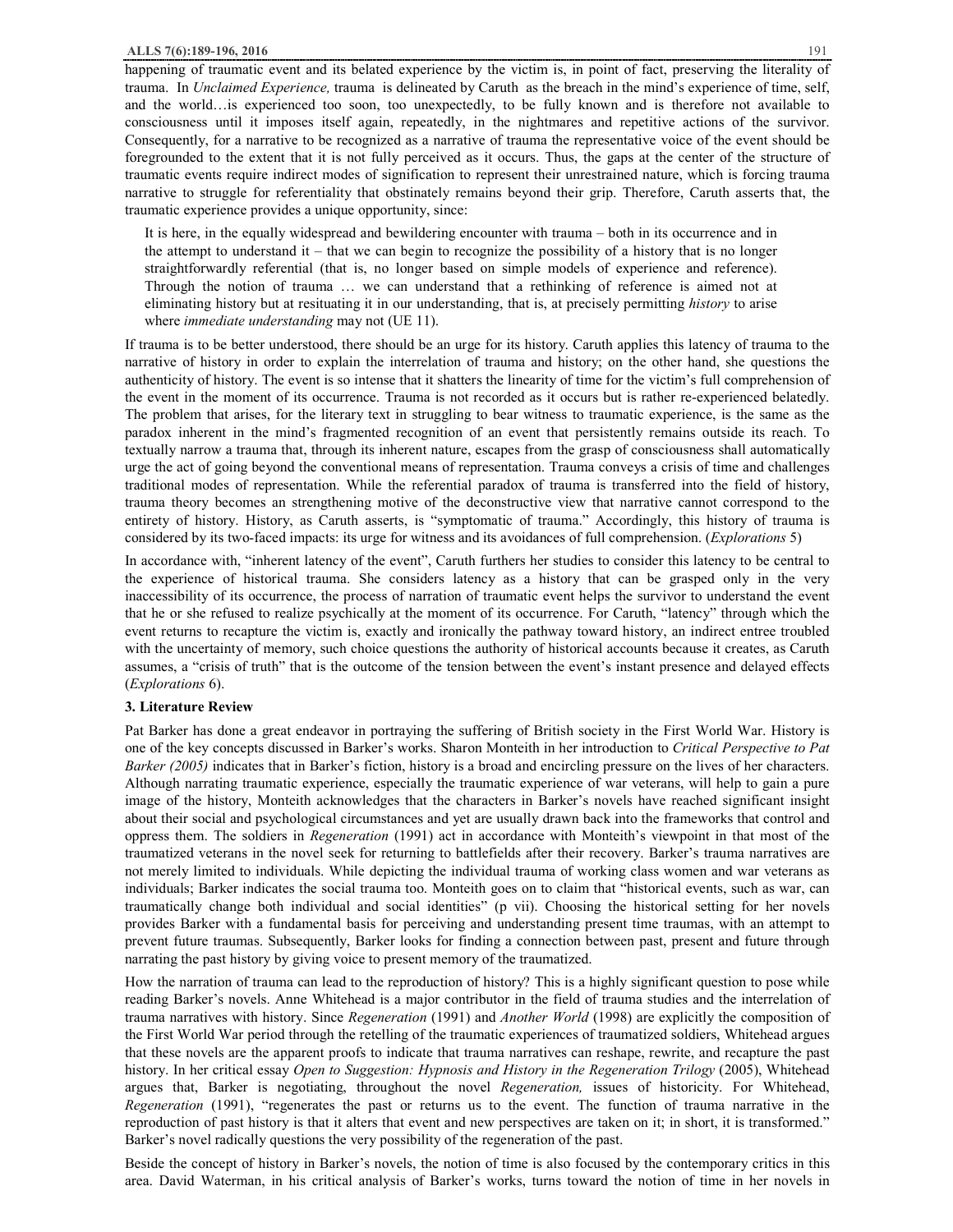relation to trauma. In his well-known book, *Pat Barker and Mediation of Social Reality (2009),* Waterman indicates that despite the overriding theme of regeneration, time in Barker's novels is not necessarily linear and cyclical, since the notion of recovery depends on "constantly flowing of stream" of time." (5) Through investigating the flow of time in *Another World* (1998) and *Regeneration* (1991), Waterman argues that since in these novels there is endless shift of time through the retelling of past memory from old Geordie's perspective in *Another World* (1998), and mentally ill war veterans in *Regeneration* (1991), "time seems to be stuck in continuous present." (Ibid) Anne Whitehead, too, declares in her book, *Trauma Fiction* (2004), that Barker's literary genre of the ghost story is drawn and revised so that the specters, that is the particular ghost of each soldier, that haunt the soldiers represent a form of psychological possession.

Diana Wallace, whose major interest is the representation of British women and who is specialized in the field of historical novel has studied the linearity of time in Barker's novels, particularly, *Regeneration Trilogy* (1996) and *Another World* (1998). In her critical paper "Dialogues with the Dead: History and the Sense of Ending," Wallace regards Barker as the representative of British society of World War the First. She asserts that Barker is the "voice of the past" who connects the past with present British society. For Wallace, *Regeneration Trilogy* (1996) is a watershed between a lost past and the present which is not familiar and intelligible but fractured and haunted by the trauma of the past.

## **4. A Trauma Reading of Pat Barker's** *Regeneration*

*Regeneration* is particularly renowned as a major contribution to the literature of war. The remarkable success of this novel is due to its careful blend of history and fiction, its bold experimentation with well-known subject of World War I, along with, its ambitious examination of social and political processes. The originality of this novel is because of its delayed description of battlefield until the very last part of the novel. Up to the final part, the reader has indirect access to the war through the fragmented battle memories and testimonies of shell-shocked veterans cured in Britain while the war is still continuing. Consequently, *Regeneration* studies the home front and the soldiers' internal conflicts between their agonizing memories and the demands of British society at war.

#### *4.1 The Concept of Time in Trauma and the Haunting Past*

For the traumatized veterans of *Regeneration*, time and space have become profoundly unstable concepts. The traumatized soldiers in this novel live in a different time-based and spatial world, a world in which differences between now and then, here and there, have distorted. The earthly boundaries that explain the zone of combat have been eliminated and original space of war has expanded and spread everywhere. The English Coast and the Scottish countryside resemble the muddy frontline under heavy rain; the empty corridors of a hospital are "like a trench without the sky" (*Regeneration*, 17), and the landing of prison is similar to the landscape of nobody's land, "apparently devoid of life," but "actually containing millions of men." (*Regeneration*, 170) The veterans' experience of time is durational rather than chronological, and they continue to experience the fears of the war through internal shifts back in time and space. The war is displaced from history, recurring in the present against the will and control of the subject:

He woke to find Orme standing immediately inside the door. He wasn't surprised; he assumed Orme had come to rouse him for his watch. What did surprise him, a little, was that he assumed to be *in bed*… This clearly didn't worry Orme, who continued to stand quietly by the door, but Sassoon began to think it ought to worry him. Perhaps if he turned his head it would be all right. He stared at the window's pale square, and when he looked back Orme had gone. (*Regeneration*, p113)

In *Regeneration*, the impossible history of World War I is relived and re-experienced as a hunting presence. The ghost figure which structures blatantly, powerfully, symbolizes the disjointedness of time and space after the traumatic experience of battlefield. In *Regeneration*, Barker reconstructs history as a trauma that needs to be studied and examined through the ghost of the dead soldier, Orme, actually, embodies the horrors and anxieties of Sassoon for war. Sassoon feels guilty for not fighting in the battlefields, as well, he persistently encounters with his grief for the dead men in Great War. Sassoon is possessed with the image of the shattered bodies in battlefield. Time does not move chronologically for him, while being in Craiglockhart, he is consistently possessed with the agonizing memories of war. To be traumatized for Sassoon is actually to be obsessed by his past history, which is the history of battlefields. The latter re-emergence of the experience is against the conscious will and control of him.

# *4.2 The Talking Cure and the Paradox of Recovery*

Doctor Rivers attempts at releasing his shell-shocked patients from the ghosts of the war and help them to escape from the trauma time. Rivers offers them a Freudian therapy based on the articulation and narration of the past, a "talking cure" that will consent them to deal with and to challenge their trauma. Trauma victims continue to live with an event that could not and did not advance through its completion, has no ending, achieved no closure, and hence, as far as its survivors are concerned, continued into the present and is current in every aspect. The narration of the event gives it a beginning and closure, and thus allows it to achieve an ending. Since it takes place before a witness, the narration of a past in therapeutic session becomes a testimony, empowered by the very existence of the listener to trauma. Rivers is the ardent listener who helps his patients to bear witness, to testify to the repulsions that they have experienced, and thus to transform their non-verbal memory of the body into narrative memory.

Rivers confesses that the process of testifying is tortuous and challenging, since the witness has to overcome different hindrances through his period of recovery. The veterans are unwilling to tell their traumatic experience, as well, the truth of traumatic experience resides not in the violence of its experience but in its mere incomprehensibility.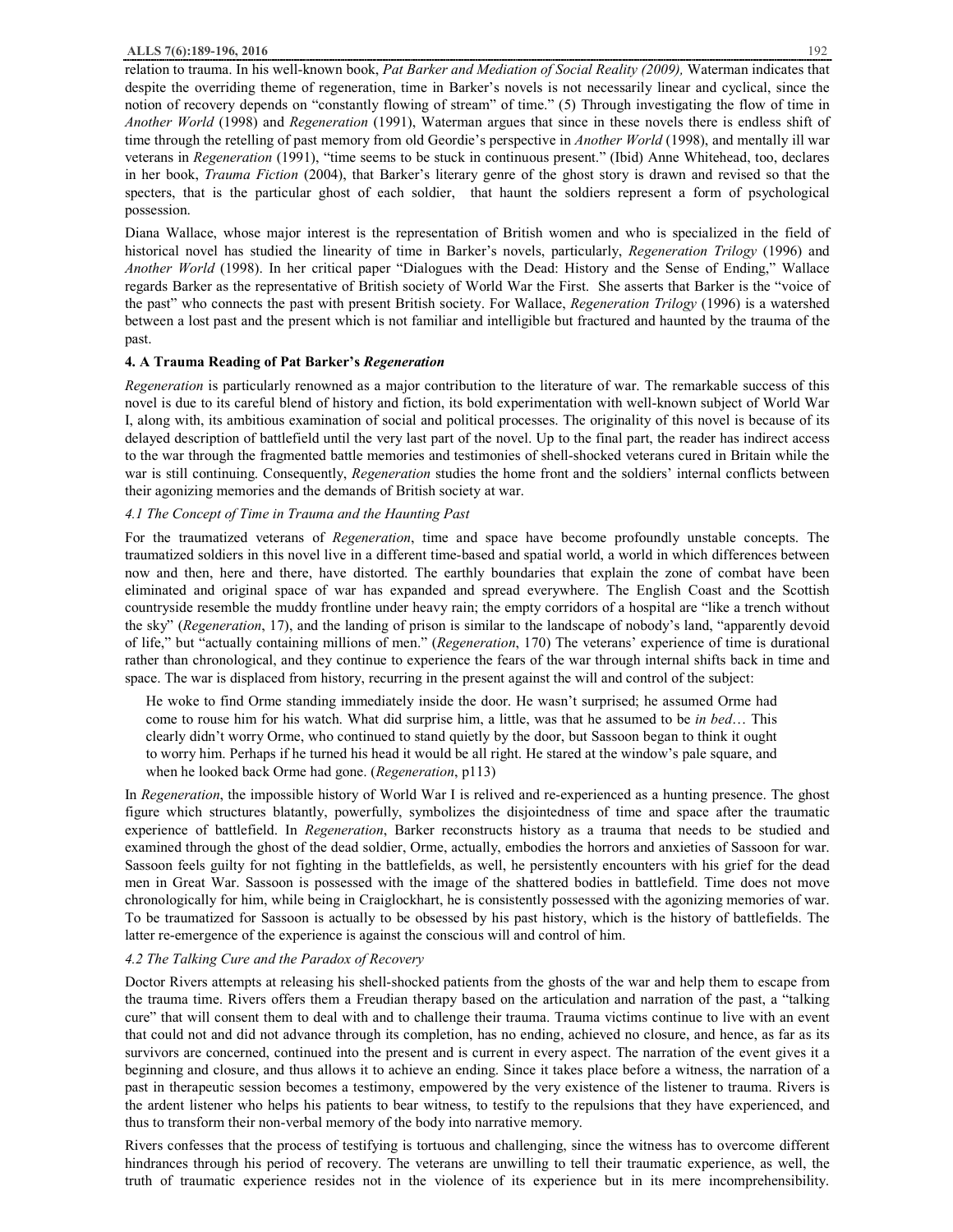Consequently, witnessing is not impossible for the victims, but it has the possibility of betraying the truthfulness of the past history:

In leading his patients to understand that breakdown was nothing to be ashamed of, that horror and fear were inevitable responses to the trauma of war and were better acknowledged than suppressed, that feelings of tenderness for other men were natural and right, that tears were an acceptable and helpful part of grieving, he was setting himself against the whole tenor of their upbringing…In advising young patients to abandon the attempt at repression and to let themselves *feel* the pity and terror their war experience inevitably evoked, he was excavating the ground he stood on. (*Regeneration*, 41)

Here Rivers conceives that through persuading the survivors to narrate the story of their past history, he weakens the basis of masculinity and their education as a man, which threaten their role as a male gender in society. Rivers' patients are in constant struggle with internal dilemma between their urge for recovery from the pain of past history and their need to preserve their sense of belonging and identity as members of British society and culture, these soldiers' anxieties of duty and manly heroism are discordant with their nature of self-protection. *Regeneration* represents how war intensifies the traditional notions of masculinity and femininity, as well as, pressurizing the characters to adapt themselves to these social and gender codes, rather than putting an end to them. Indeed, the war is both the most masculine of the duties and concurrently the action which imposes the most extreme pressure on manliness:

Obviously he and Yealland were both in the business of controlling people. Each of them fitted young men back into the role of warrior, a role they had-however unconsciously-rejected. He'd found himself wondering once or twice recently what possible meaning the restoration of mental health could have in relation to his work. Normally a cure implies that the patient will no longer engages in behavior that is clearly self-destructive. But in present circumstance, recovery meant the resumption of activities that were not merely self-destructive but positively suicidal. But then in war nobody is a free agent. He and Yealland were both *locked in*, every bit as much as their patients were. (*Regeneration*, p180)

After witnessing Yealland's method of treatment through electro-shock therapy, Rivers saw a nightmare in which he tries to shove a horse's bit into the mouth of a patient who resists him. Thinking about his dream, Rivers realizes that the patient who resisted him was Sassoon, consequently, he concludes that his nightmare originates from his sense of control on the patients. Bit is an instrument of control, which symbolizes the sense control that Rivers applies on his patients. As well, he questions the logic of the therapy sessions, through which, he tries to persuade the survivors about their sanity and health, so that he can comfort them about returning to battlefields which is the origin of their mental break down. Rivers, likewise, compares his methods of therapy with Yealland's, to conclude that they both act in the same manner through inflicting pain on the patients to release them from their anxieties, along with, preparing them to return to front lines.

The dilemma that the witness of war has to encounter is highly intense in nature, for his testament inescapably turns against himself and his own securities in this explicit circumstance of a therapy in wartime. Indeed, the talking cure does not, simply, intend to free the soldiers from their emotional and somatic sufferings, but seeks to make them standard for combat again. Testimony is thus both vital and possibly fatal for the witness, for, in telling his history of past, he runs the risk of retrieval and his subsequent instant returnto the front. Rivers is very much aware of the schizophrenic state in which his patients find themselves, and of his own uncertain role, as an army psychologist, in sending these young men to the very circumstances that triggered their mental breakdown. As he himself puts it, "normally a cure implies that the patient will no longer engage in behavior that is clearly self-destructive. But in present circumstances, recovery meant the resumption of activities that were not merely self-destructive but positively suicidal" (p180). When doctor Yealland practices an electro shock on a mute soldier to force him to speak and on the other hand tells him "You must speak but I shall not listen to anything you say" (*Regeneration*,p175), Rivers conceives that what Yeallands does is actually a more vividly brutal version of what he himself does. Both Rivers and Yealland challenge to silence the unconscious protest of the traumatized soldiers, preformed through their bodily symptoms, in order to return them to battlefields. This is the greatest irony in *Regeneration*. Indeed, the soldiers in Craiglockhart are condemned to fight, to suffer, and to die for the sake of protecting the country and their manliness. *Regeneration*, thus, registers a crisis of testimony, which turns out to be both cure and venom for the witness, obliged to testify against himself and his own interests.

## *4.3 Traumatic Body: Eye and Mouth, Symbols of Traumatized Body*

The distressing aftermath of traumatic experience is multifaceted in some occasions via which the survivor challenges both mental disorders and psychosomatic disabilities. While traumatic experience appears in the form of hallucinations, flashbacks, and nightmares to mentally trouble the victim, on the other hand, it troubles the victim in the form of bodily dysfunctions or, psychosomatic disorders, such as, stammering, mutism, vomiting, trouble headaches, and visual problems. These psychosomatic disorders of the shell-shocked soldiers are highly presented in *Regeneration*, particularly, as conversation disorders. Through *Regeneration* Barker seeks to probe the psychosomatic patterns that oblige the individuals to speak through their body, the novel is compelled with images of mouth and eye both of which are associated with vocality and visibility. Silence of the patients is, indeed, their protest against the war. Whereas Sassoon declares his protest through writing an anti-war declaration, other patients, namely, Prior, registers his protest through his silence in his conversations with Rivers in therapy sessions. The mutism, stammering, nightmares, and hallucinations are the traumatized soldiers' reactions to war: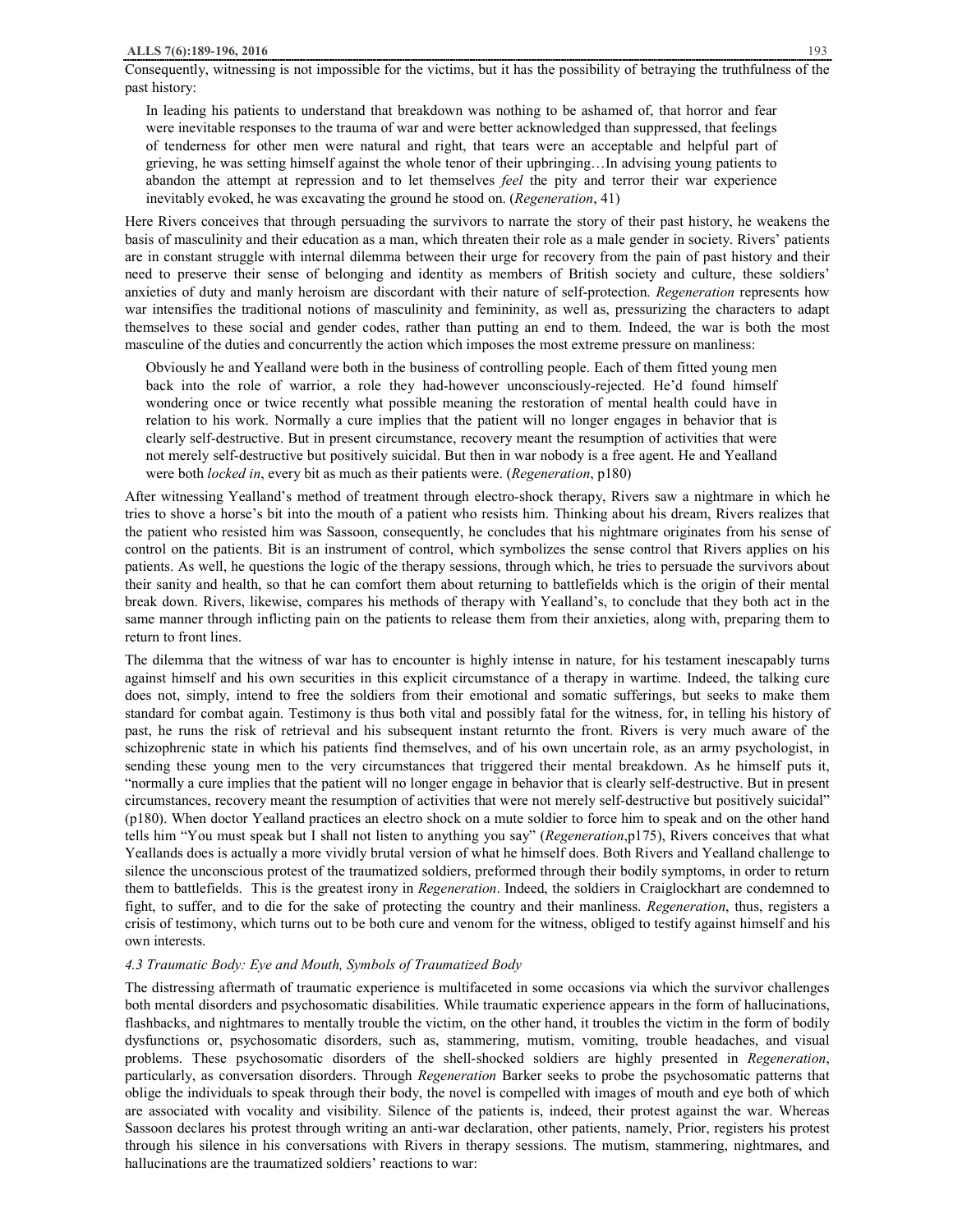Thrope arrived. 'D-d-d-do w-w-w-w-wwe kn-kn-know wwhwhat's t-t-t-t-taking s-s-so l-l-long?' he asked after a while.

Sassoon shook his head. Pugh shook his head too, though whether in answer to the question it was difficult to tell.

[…]

Pugh was quick and distressing. Since the orderly had gone off to have dinner, Rivers himself went into the waiting room to summon Sassoon. Thrope was sitting there alone. 'Have you seen Sassoon?'

'He's…' Thrope went into one of his paroxysms. 'G-g-g-g-g-gone.'

'G-g-?' Deep breath. ' ehere has he gone?'

Thrope economized with a shrug. (*Regeneration*, p158)

Thrope is suffering from a speech disorder, which Barker typographically embodies in this moment of novel through Thrope's conversations with Rivers. The image of the shuttering or speechless mouth represents the need to testify and its impossibility most obviously. A stammer is both sign of a potent longing to speak, but also to preserve the special force and truth of the event from the misrepresentations intrinsic to narration, and to keep one's experience for oneself. It is the concrete symptom of traumatic memory which encompasses the repetition, the excess and the unconceivable chaos inherent to trauma. In addition, it displays both the desire and the inability to verbalize. Caught between the impossibility to speak, and the impossibility not to speak, the victims can only stammer. The images of eye and mouth in *Regeneration* figure the trauma of the witness and his effort to verbally translate in a coherent form what his body is trying to say.

Prior […] found himself staring into an eye. Delicately, like somebody selecting a particularly morsel from a plate, he puts his thumb and forefinger down through the duckboards. His fingers touched the smooth surface and slid before they manage to get a hold. He got it out, transferred it to the palm of his hand, and held it out towards Logan. He could see his hand was shaking, but the shaking didn't seem to have anything to do with him. "What am I supposed to do with this gob-stopper?" (*Regeneration*, p82)

Back from the trenches, Prior is completely unable to speak, for his jaw is paralyzed: "a numbness had spread all over the lower half of his face" (*Regeneration*, p103). The disembodied eye, which looks like a gob-stopper, a slang word for a round piece of candy, has thus factually stopped Prior's gob, which informally means mouth, as well as, rendering him speechless. Incapable of integrating, to swallow what he has just seen, Prior is condemned to re-enact this traumatic event. He is haunted and tortured by what he has seen, and specifically so at night. He is later hunted in his dreams by an eyeball. Indeed, the only time that Prior speaks about his shattered friend, Tower, is through one of his conversations with Rivers in therapy session, in which he painfully declares that "He had very blue eyes, you know, Towers, We used to call him the Hun." (*Regeneration*, 84)

The eye, consequently, serves as a powerful symbol of trauma; the image of the past, stored in the eyes of the witness, insistently, returns in the form of an eye to haunt the survivor. Indeed, Prior has undergone terrible situations, and is preoccupied, but also, identified by what he has encountered and experienced in front. The eye is the symbol of what Prior has to free himself from; on the other hand, it is the only reminder of where he belongs, and what he has experienced in reality. Psychologically, Prior is in constant internal conflict between forgetting the bitter facts and holding them powerfully.

## *4.4 Narrative of Trauma and Reconstructing the Past History*

The painful reliving of the past history represents the intrusion of interrupted and anachronistic crash of temporalities to the traumatized soldiers. Initiating in a traumatic moment of shock without affect, the dislocated history represents a past that has not been experienced at the time at which it occurred. The event is displaced from historical process and the effects with which it is accompanied streams back irrepressibly into the present moment, causing a painful and intense belated experiencing of trauma. Dream, as recurrent motif all through *Regeneration* is, indeed, the passage for the revival of the past history. In *Regeneration*, memory functions as a narrative form, narrative of unvoiced history. Barker challenges to voice the unvoiced history of trauma to the present generation of British society, via regenerating the traumatic history of World War I. The past painfully and compulsively inhabits the present of the survivors. Thus, the past is available, but the patient is reluctant to face the horrific memory of traumatic history. Here Rivers performs as the motivator to encourage the patients to speak the past history of war.

What passing-bells for these who die…so fast?

‒Only the monstrous anger of the guns.

'Well, there's nothing wrong with the second line.'

'In herds"?'

'Better.'

They worked on the poem for half an hour. The wind had been rising all evening, and the thin curtain billowed in draught. At one point Sassoon looked up and said, 'What's that noise?' (*Regeneration*, 111)

Through these lines Barker exhibits the urge of the soldier-poets to possess the past, to capture it in a precise description, while their desire is undermined by the power of the past to return as a form of possession or haunting.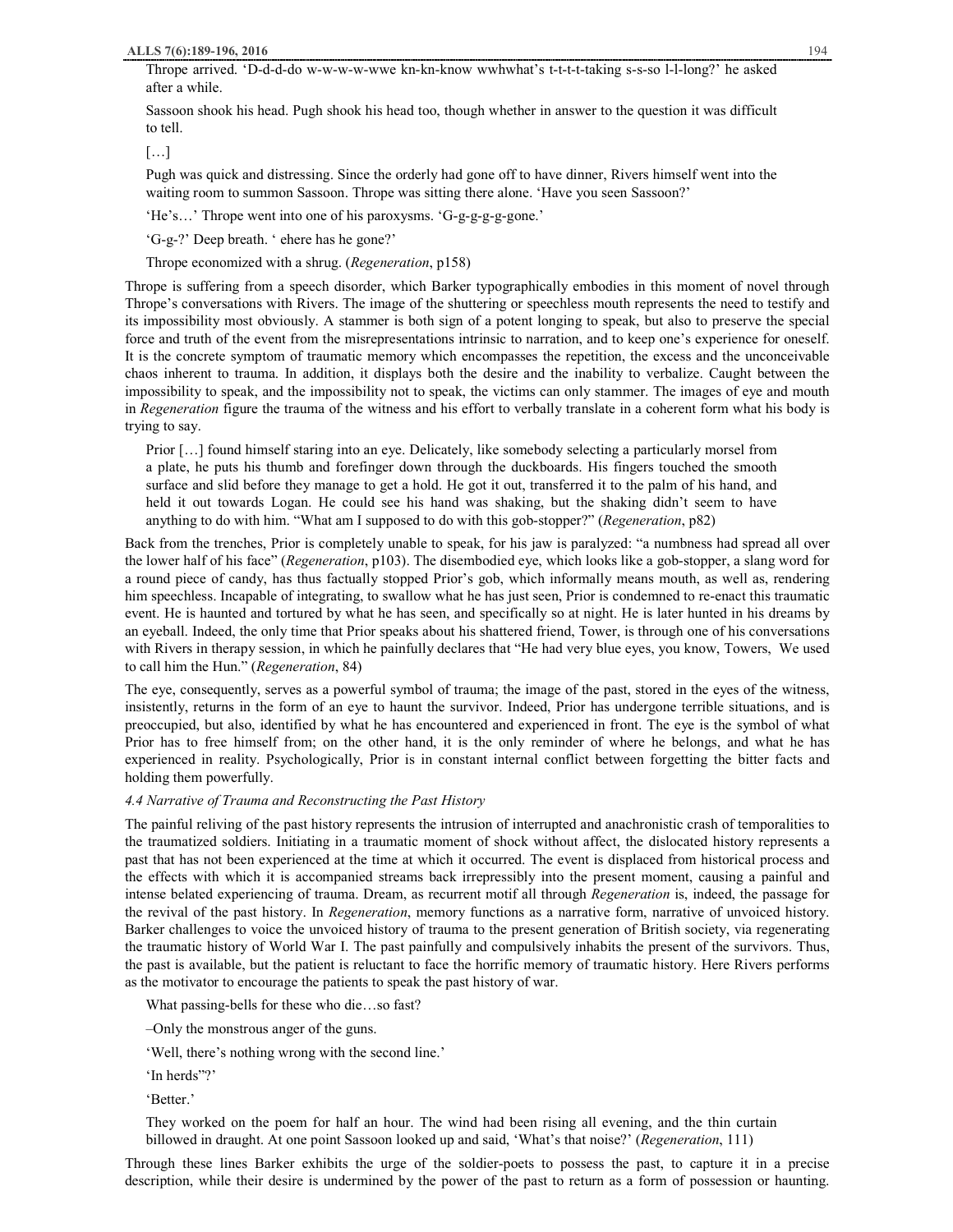Sound of a shell directly triggers the unconscious desire of the traumatized soldier to confront the hidden aspects of his own past history. Both Owen and Sassoon undergo a moment of reconstructing the past history. Via composing poem of war, they express their hidden urge to remember in an indirect manner. The two poets' commitment with remembering the sight of warfare and searching for the "precise word" for the sound of shell passing overhead derives from desire to regenerate the past history. They try to reconstruct the unknown past by delicate attentiveness and conscious recall. Also, through their recurrent nightmares and hallucination, the two poets agree upon the fact that the past history can, furthermore, return instinctively of its own accord.

In this scene of the novel, the hunting past reappears in the form of an autumnal wind. The presence of a violent storm outside surrounds Craiglockhart and itself becomes a power of war. The patients within the hospital are forcibly returned to their wartime experiences, those who are already haunted by the past now take on the appearance of being infatuated:

The wind went on rising all evening. By the time Sassoon left Owen's room, it was wailing round the building, moaning down chimneys, snapping branches off trees with a crack like rifle fire. All over the decayed hydro, badly fitting windows rattled and thumped, and Sassoon, passing several of his "fellow breakdowns" in the corridor, thought they looked even more "mental" than usual. (*Regeneration*, 112)

The irony with traumatized soldiers is, indeed, in their vigorous sensitivity toward past, along with their strong conscious reluctance to face their past history. Narrative of their traumatic past provides the readers with an access to the silenced history of World War I, firstly through narrative of historical figures like, Sassoon and Owen, who have been fictionalized in Barker's *Regeneration*. Secondly, the traumatized survivors articulate their past history to Rivers in therapy session, which enables the communication of silenced history:

Rivers watched the play of emotions on Prior's face as he fitted the recovered memory into his past. He was unprepared for what happened next…He put his head in his hands, at first, it seemed, in bewilderment, but then after a few moments he began to cry. Rivers waited a while, then walked around the desk and offered his handkerchief. Instead of taking it, Prior seized Rivers by the arms, and began butting him in the chest, hard enough to hurt. This was not an attack, Rivers realized, though it felt like one. It was the closest Prior could come to asking for physical contact. (*Regeneration*, 83)

The history that is represented at this stage of the novel is the potent desire to possess the past. This section of the novel is remarkable for dramatizing the moment of transition of the patient's history from being haunted past into a narrative in which Rivers uncover a version of patient's, namely, Prior's, past history to recover him from despair. Having brought Prior out of his hypnotic state, Rivers waits, contentedly, for Prior to assimilate the experience into his consciousness. Prior's reaction at this moment echoes the state of person instantly after state of release. Prior has freed himself from the heavy memory of his traumatic history. He is engaged in process of connection between his past and present; also, he drives pleasure from the sense of conquering the past through interpretation. However, his pleasant fleeing of release is immediately denied through his reaction to the memory that has been recovered.

At this point in the novel, Barker represents the seductive power of the narrative. Narrative is based on even advancement and chronology, the state of retrieval for Prior contents his longing for continuous narrative with unexplained gaps or contradictions. However, his response interrupts the convictions that seem to be obvious in the text. The narrative of the recovered memory does not appear to him to be as adequate as the story with which he himself filled in the progressive interruptions in his memory. In Prior's version of his past he himself was guilty for the death of his men, by losing his way in the bewildering geography of the trenches, he opened fire on his own men. The recovered version of his past appears to Prior insufficient in comparison with his own narrative. Barker's narrative raises the question of the historical status of the traumatic event, there raises the problem in relation to unknown history, because regarding the notion of narrative, in this case, the most persuasive narrative account can become a substitute for the event itself.

Through the *Regeneration*, Barker is debating on the issue of historicity. The act of writing a narrative is always indirectly a method of repetition. In Barker's case this account is obviously applicable, since *Regeneration* promises that it will regenerate the past or return us to the event. This is precisely the aim of narrative, apparently, it is able to recall the events that it describes, but as its nature, it always and necessarily dissatisfies the reader. This paradoxical nature of narrative is vividly represented in Prior's recovered memory. This is the only section of the novel at which the past is possessed as form of knowledge, while in most of the other sections of the novel it is the past that troubles and dominates the patients. Actually, Barker challenges to show that traumatic event problematizes concept of history and how traumatized survivors are related to past.

# **5 Conclusion**

World has gone through considerably dramatic times in which people of different societies were object to intense violence. History is compelled with accounts of the vicious acts, crimes, and genocide, namely, Holocaust, World War I, World War II, and the most recent one 9/11 attack. Trauma is the most explicit aftermath of these violent histories. Trauma as one of the major concerns in the realm of psychoanalysis is, correspondingly, highly, presented in the world of literature. The catastrophic events of Holocaust, slavery, and the great wars are the subjects of outstanding literary works. The First and Second World Wars and their aftermath are among the major concerns of authors such as the British author Pat Barker. Her novels, including *Regeneration,* are the true representatives of World War I and the